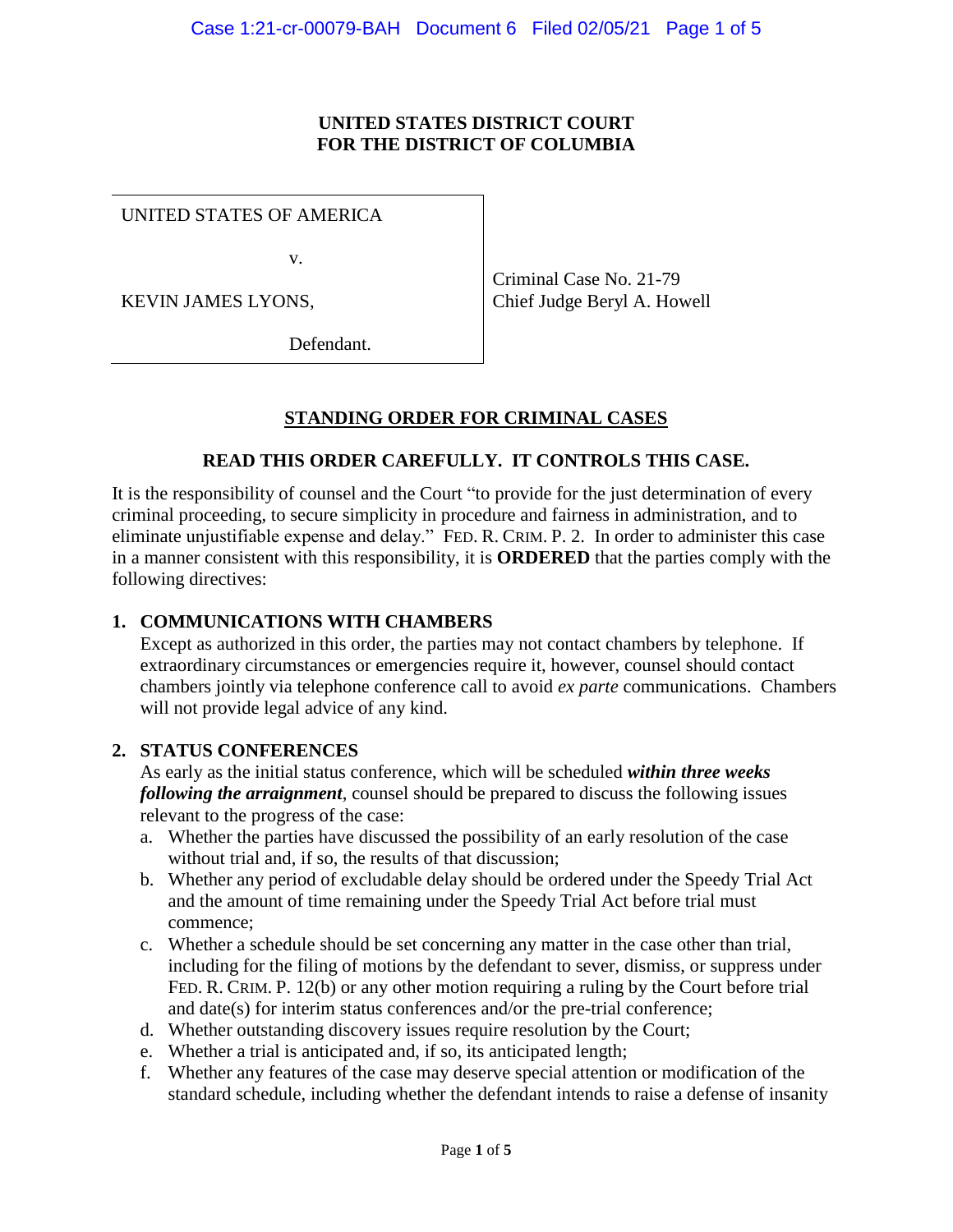or public authority; whether the government has requested notice of alibi by the defendant and, if so, whether the defendant has timely responded; and

g. Any other matters relevant to the progress or resolution of the case.

## **4. INTERPRETIVE SERVICES**

Counsel shall notify the Courtroom Deputy Clerk at least *five days in advance* of any status conference, motions hearing, plea or trial if the defendant or any witness will require interpretative services provided by the Court.

### **5. SEALED SUBMISSIONS**

Parties must deliver a courtesy copy to chambers of any sealed submission on the day it is filed with the Court to avoid any delay in receiving notice of the sealed matter.

## **6. MOTIONS FOR EXTENSION OF TIME OR RESCHEDULING HEARING**

Motions for extensions of time or for continuances of Court proceedings are strongly discouraged. The parties should work within the time frames set by Court order.

- a. Timing and content. When good cause is present, the Court will consider a motion for an extension of time that is filed *at least 4 business days prior* to the deadline the motion is seeking to extend or the scheduled hearing date<sup>3</sup>; and states:
	- i. the original date of the deadline the motion is seeking to extend or the scheduled hearing date;
	- ii. the number of previous extensions of time or continuances granted to each party;
	- iii. the good cause supporting the motion;
	- iv. the effect that the granting of the motion will have on existing deadlines;
	- v. for motions, suggested deadlines (reached in consultation with the opposing party) for the filing of any opposition and reply papers; for continuances, three alternative dates and times that are convenient to all parties; and
	- vi. the opposing party's position on the motion, including any reasons given for refusing to consent.
- b. Opposition. A party opposing a motion for an extension of time must file**, by 5:00 PM the day after the motion is filed, the party's reasons for opposing the motion.** If no such explanation is provided to the Court within this time frame, the motion shall be deemed conceded.

### **7. DISCLOSURE OBLIGATIONS**

Pursuant to the Due Process Protections Act, the Court **ORDERS** that all government counsel shall review their disclosure obligations under *Brady v. Maryland*, 373 U.S. 83 (1963), and its progeny, as set forth in Local Criminal Rule 5.1, and comply with those provisions. The failure to comply could result in dismissal of the indictment or information, dismissal of individual charges, exclusion of government evidence or witnesses, continuances, Bar discipline, or any other remedy that is just under the circumstances.

### **8. PLEA HEARINGS**

l

*At least 5 business days,* as defined by FED. R. CIV. P. 6(a), before the hearing, counsel must submit to the Court:

<sup>&</sup>lt;sup>3</sup> In the event of an emergency, the four-day rule may be waived, but counsel must still file a motion in writing.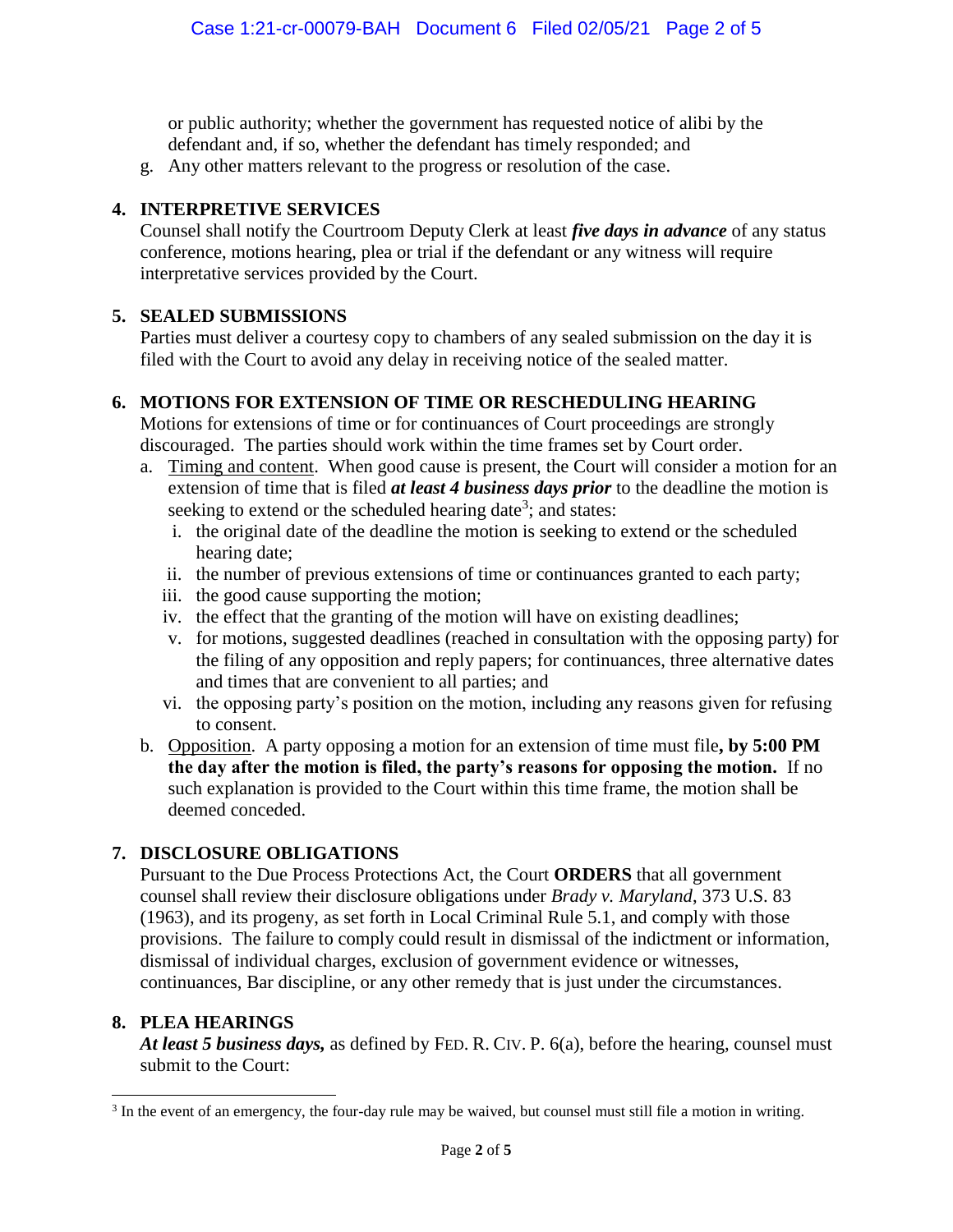- a. the written plea agreement or an outline of the agreement if it has not been reduced to writing, and  $$ 
	- i. specification of the type of agreement under FED. R. CRIM. P. 11(c); and
	- ii. for any plea agreement that includes a nonbinding recommendation, under FED. R. CRIM. P.  $11(c)(1)(B)$  or a binding sentencing range, under FED. R. CRIM. P.  $11(c)(1)(C)$ , that is outside the applicable guideline range, a statement setting forth with specificity the justifiable reasons for a sentence that is outside the applicable range, *see* 18 U.S.C. § 3553(c); *Guidelines Manual* §6B1.2(b), (c);
- b. any superseding indictment or new information, if applicable;
- c. for each count to which the defendant intends to plead guilty:
	- i. the elements of the offense;
	- ii. the factual proffer the defendant is prepared to acknowledge;
	- iii. the applicable statutory minimum (if applicable) and maximum penalty;
	- iv. the estimated applicable Guideline offense level and range; and
- d. if the defendant is not a United States citizen, written notice as to whether the defendant will be pleading guilty to an "aggravated felony" as defined by 8 U.S.C. § 1101(a), which would subject the defendant to mandatory deportation.

#### **9. JOINT PRETRIAL STATEMENT**

In order "to provide a fair and expeditious trial," FED. R. CRIM. P. 17.1, a pretrial conference will be scheduled at least two weeks before the date set for trial. The parties must file with the Court *at least 10 business days before the pretrial conference,* unless a different time is set by the Court, a Joint Pretrial Statement that contains the contents set out below. The parties shall also submit an electronic copy of the Joint Pretrial Statement in Microsoft Word format, including attachments and exhibits thereto, by email to Howell\_Chambers@dcd.uscourts.gov.

- a. written statements (i) by the government setting forth the terms of any plea offer made to the defendant and the date such offer was made and lapsed; and (ii) by defense counsel indicating (1) the dates on which the terms of any plea offer were communicated to defendant and rejected, *see Missouri v. Frye*, 132 S. Ct. 1399, 1408 (2012) ("[D]efense counsel has a duty to communicate formal offers from the prosecution to accept a plea on terms and conditions that may be favorable to the accused."), and (2) the potential sentencing exposure communicated by the defense counsel to defendant and the date on which such communication occurred, *see United States v. Rashad*, 331 F.3d 908, 912 (D.C. Cir. 2003);
- b. a one-paragraph joint statement of the case for the Court to read to prospective jurors;
- c. proposed *voir dire* questions that include:
	- i. the *voir dire* questions on which the parties agree; and
	- ii. the *voir dire* questions on which the parties disagree, with specific objections noted below each disputed question and supporting legal authority (if any);
- d. the text of proposed jury instructions, which are formatted so that each instruction begins on a new page, and indicate:
	- i. the instructions to which the parties agree;
	- ii. the instructions to which the parties disagree, with specific objections noted below each disputed instruction and supporting legal authority (if any); and the proposed instruction's source (e.g., the Red Book, Matthew Bender's Federal Jury Instructions)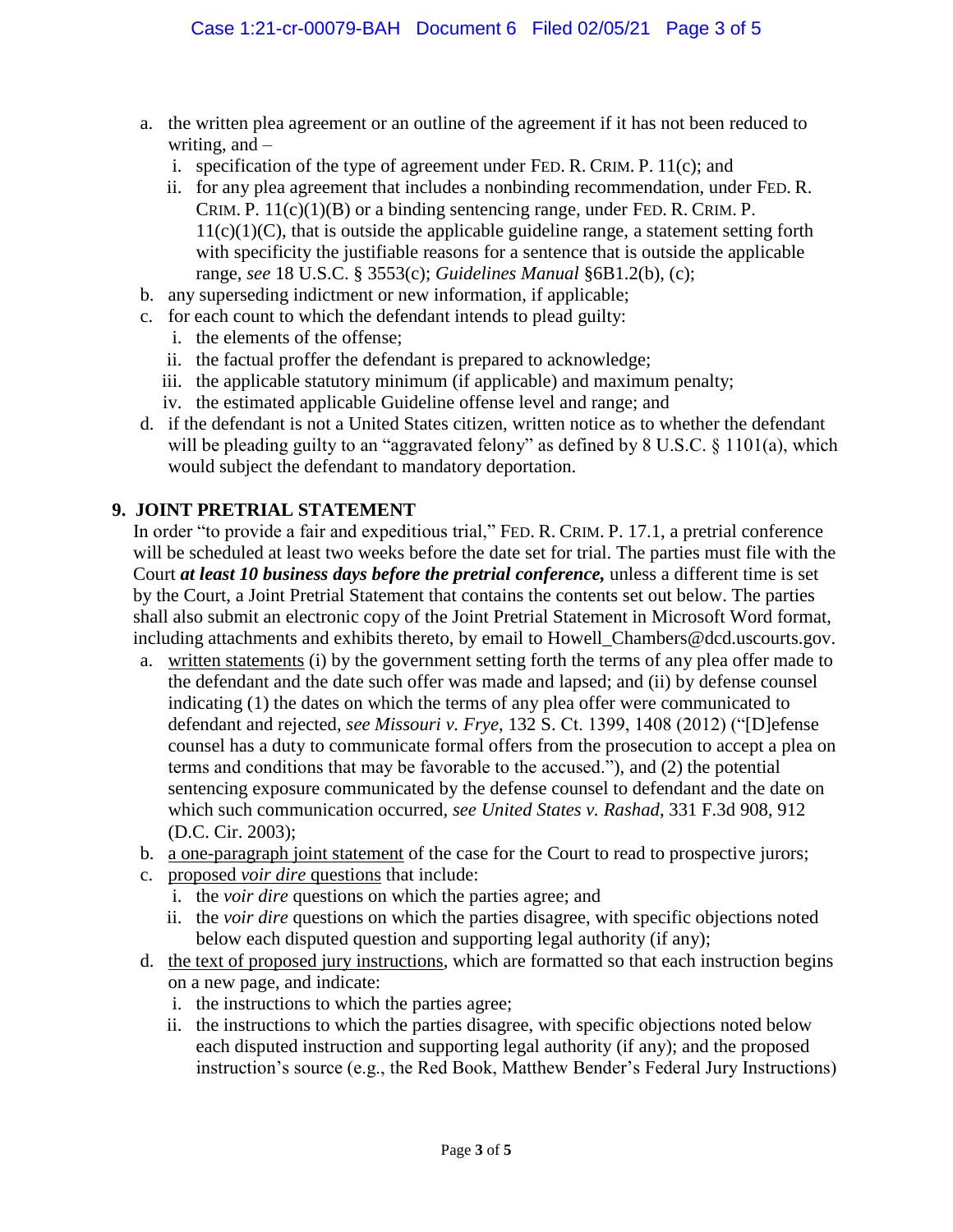or, for modified or new instructions, its supporting legal authority (e.g., *United States v. Taylor*, 997 F.2d 1551, 1555-6 (D.C. Cir. 1993));

- e. a list of expert witnesses, accompanied by a brief description of each witness' area of expertise and expected testimony, followed by specific objections (if any) to each witness;
- f. a list of any motions *in limine* to address issues the parties reasonably anticipate will arise at trial (*see infra* **¶ 9 regarding timing of filing motions** *in limine*);
- g. a list of prior convictions that the government intends to use for impeachment or any other purpose, followed by specific objections (if any) to that use;
- h. a list of exhibits that the government intends to offer during trial, with a brief description of each exhibit;
- i. any stipulations executed or anticipated to be executed; and
- j. a proposed verdict form that includes a date and signature line for the jury foreperson, as well as proposed special interrogatories (if any).

# **10**. **MOTIONS IN LIMINE**

- a. Timing.Motions *in limine* shall be *fully briefed at the time of the pretrial conference*. Accordingly, the moving party's motion *in limine* and supporting memorandum shall be filed and served upon the opposing party no later than the date of filing the Joint Pretrial Statement. The opposition shall be filed and served upon the moving party *within 5 days* of service of the motion *in limine*. Any reply shall be due *within 2 days* of service of the opposition.
- b. Oral Argument. Oral argument on motions *in limine*, if necessary, shall occur at the Pretrial Conference.
- c. Tardy Motions. The Court will entertain late motions for which there is a *compelling* explanation if filed at least *8 days prior* to the date set for jury selection. Oppositions to late motions must be filed at least *5 days prior* to jury selection, and replies must be filed at least *4 days prior* to jury selection.

# **11**. **RECORDINGS**

If there are recordings to be used in this case, counsel for both sides shall resolve any disputes between any alleged inaccuracy of the transcripts and the recordings. If it proves impossible for counsel to resolve the dispute, they shall so advise the Court *at least four days before* trial so that the dispute may be resolved without causing any delay in the trial and concomitant inconvenience to the jury.

### **12**. **TRIAL PROCEDURES**

- a. Pretrial Order. Following the final pretrial conference and before the trial, the Court will issue a final trial order that sets out the schedule and other general courtroom rules.
- b. Jurors. The names and personal information of prospective and sitting jurors in any trial of this matter shall be kept confidential and not disclosed outside of open court, except upon order of the Court. *See*, D.D.C. JURY SELECTION PLAN, § K.1, available at https://www.dcd.uscourts.gov/sites/dcd/files/JurySelectionPlanReviewed2015.pdf. Counsel and parties are cautioned that violation of this directive may result in contempt proceedings.